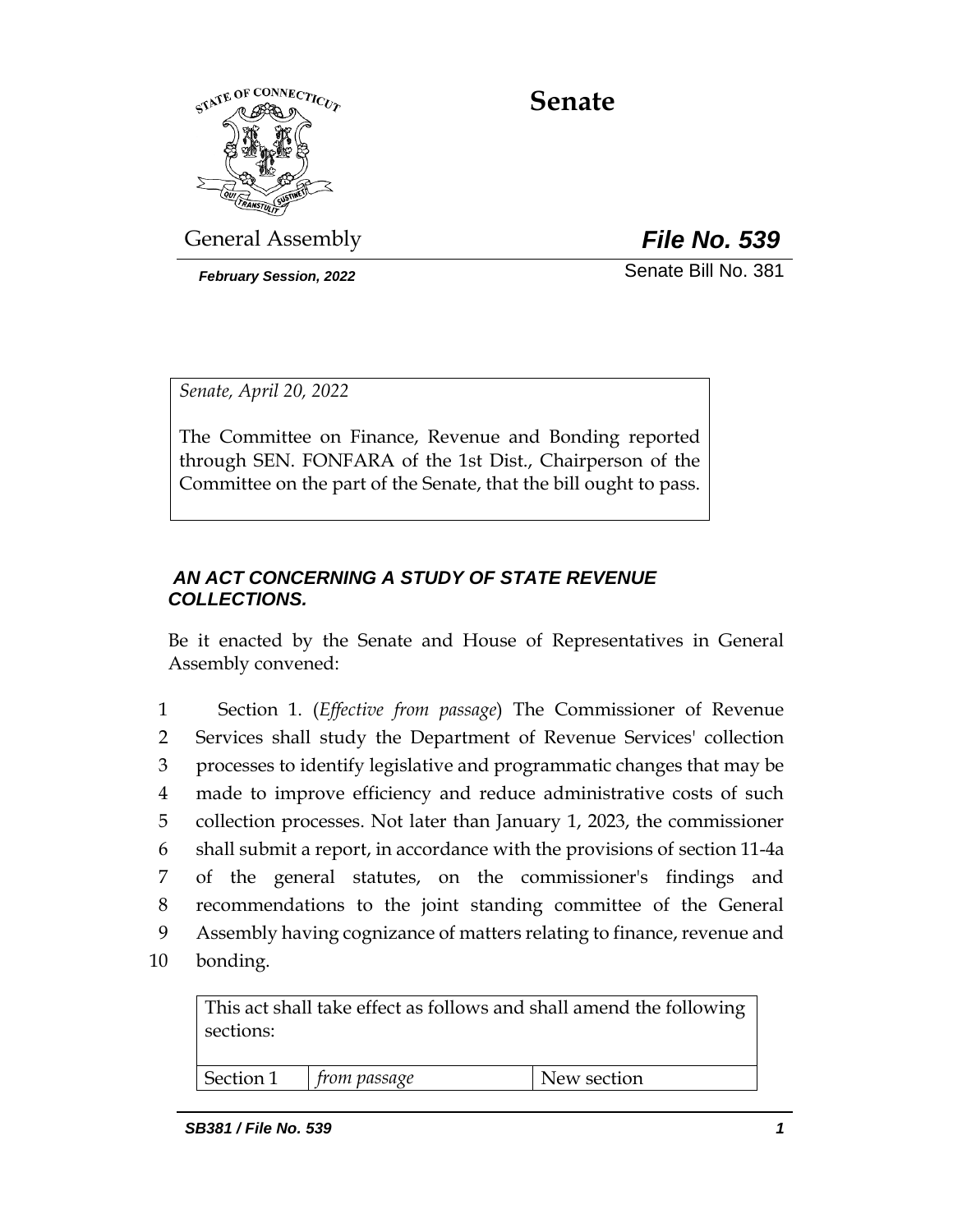*FIN Joint Favorable*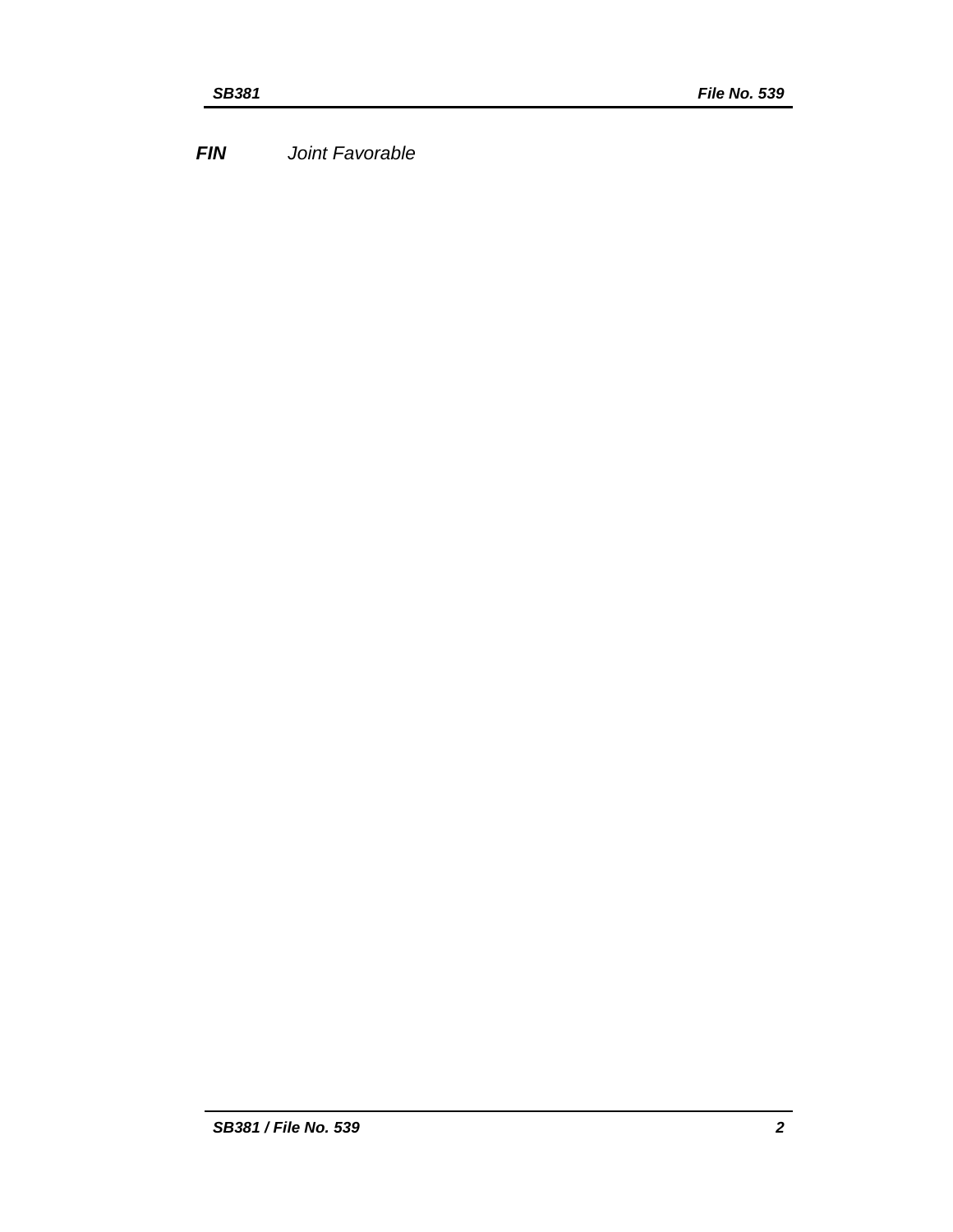*The following Fiscal Impact Statement and Bill Analysis are prepared for the benefit of the members of the General Assembly, solely for purposes of information, summarization and explanation and do not represent the intent of the General Assembly or either chamber thereof for any purpose. In general,*  fiscal impacts are based upon a variety of informational sources, including the analyst's professional *knowledge. Whenever applicable, agency data is consulted as part of the analysis, however final products do not necessarily reflect an assessment from any specific department.*

#### *OFA Fiscal Note*

*State Impact:* None

*Municipal Impact:* None

#### *Explanation*

The bill, which requires the Department of Revenue Services commissioner to study and report on the department's collection processes, does not result in any fiscal impact to the state or municipalities.

*The Out Years*

*State Impact:* None *Municipal Impact:* None